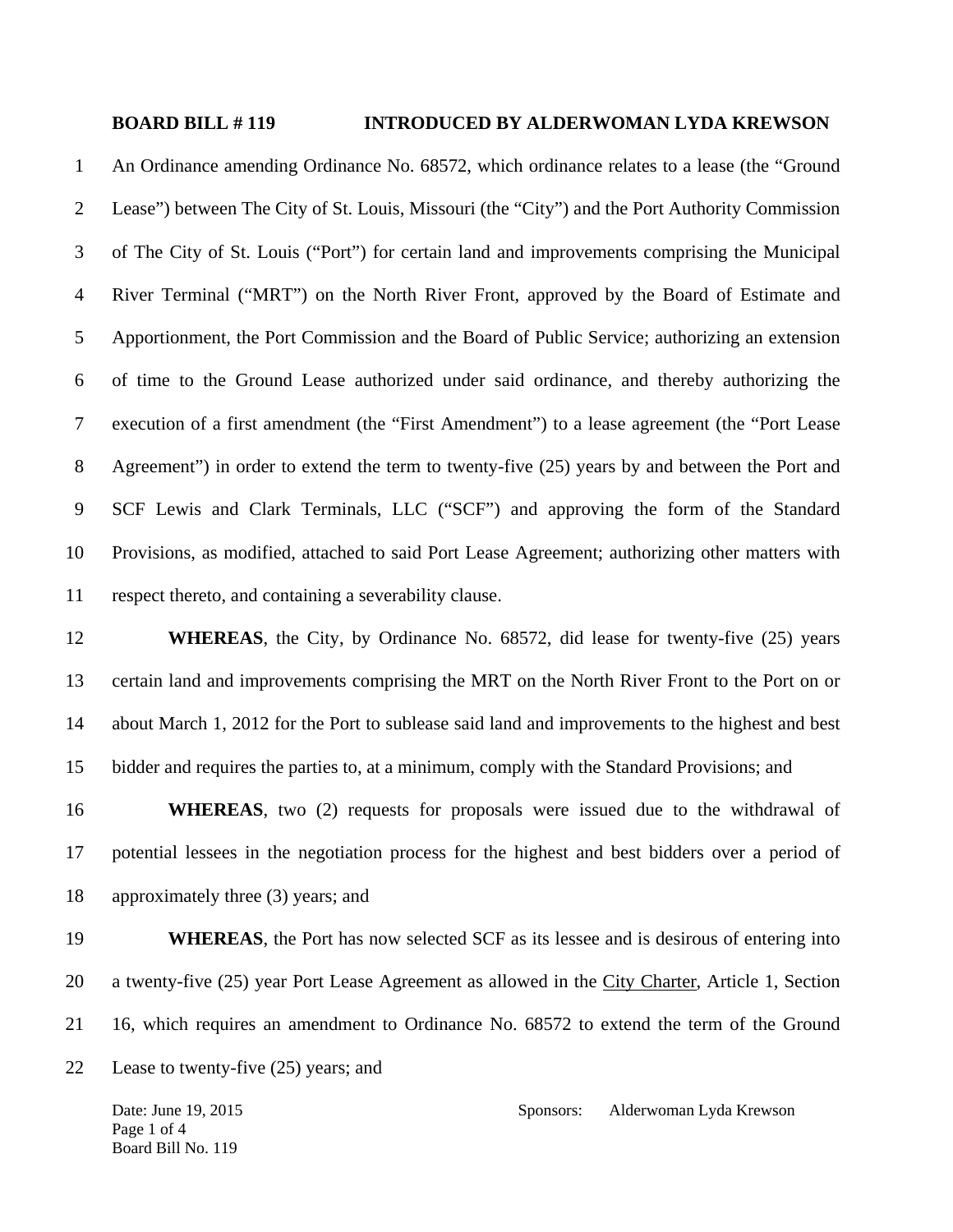1 **WHEREAS**, Ordinance 68572 required the parties to comply with the Standard 2 Provisions; and

3 **WHEREAS,** the parties to the Port Lease Agreement determined that certain terms of the 4 Standard Provisions conflicted with the terms of the Port Lease Agreement, as negotiated, and 5 consequently the Standard Provisions as required by Ordinance No. 68572 were required to be 6 modified, in part; and

7 **WHEREAS**, the Port desires to now utilize the Standard Provisions, as modified, and as 8 will be attached to the Port Lease Agreement with SCF.

## 9 **BE IT ORDAINED BY THE CITY OF ST. LOUIS AS FOLLOWS:**

10 **SECTION ONE.** The Board of Aldermen finds and determines that it is necessary and 11 desirable to amend Ordinance No. 68572 to extend the Ground Lease by a written amendment 12 between the City and the Port to the full twenty-five (25) years, as provided in the City Charter, 13 Article 1, Section 16.

14 **SECTION TWO**. The Board of Aldermen hereby approves, and the City and the 15 Executive Director of the Port are hereby authorized to execute, on behalf of the City and the 16 Port, the First Amendment to the Port Lease Agreement with SCF in order to enable said Port 17 Lease Agreement to be for a full term twenty-five (25) years, as provided in the City Charter, 18 Article 1, Section 16.

19 **SECTION THREE.** The Board of Aldermen finds and determines that it is necessary 20 and desirable to amend Ordinance No. 68572 to approve of the Standard Provisions, as modified, 21 (a black line version attached hereto as *Exhibit A* indicating the negotiated, necessary changes).

22 **SECTION FOUR.** The Board of Aldermen hereby approves, and the City and the 23 Executive Director of the Port are hereby authorized to execute, on behalf of the City and the

Page 2 of 4 Board Bill No. \_\_\_

Date: June 19, 2015 Sponsors: Alderwoman Lyda Krewson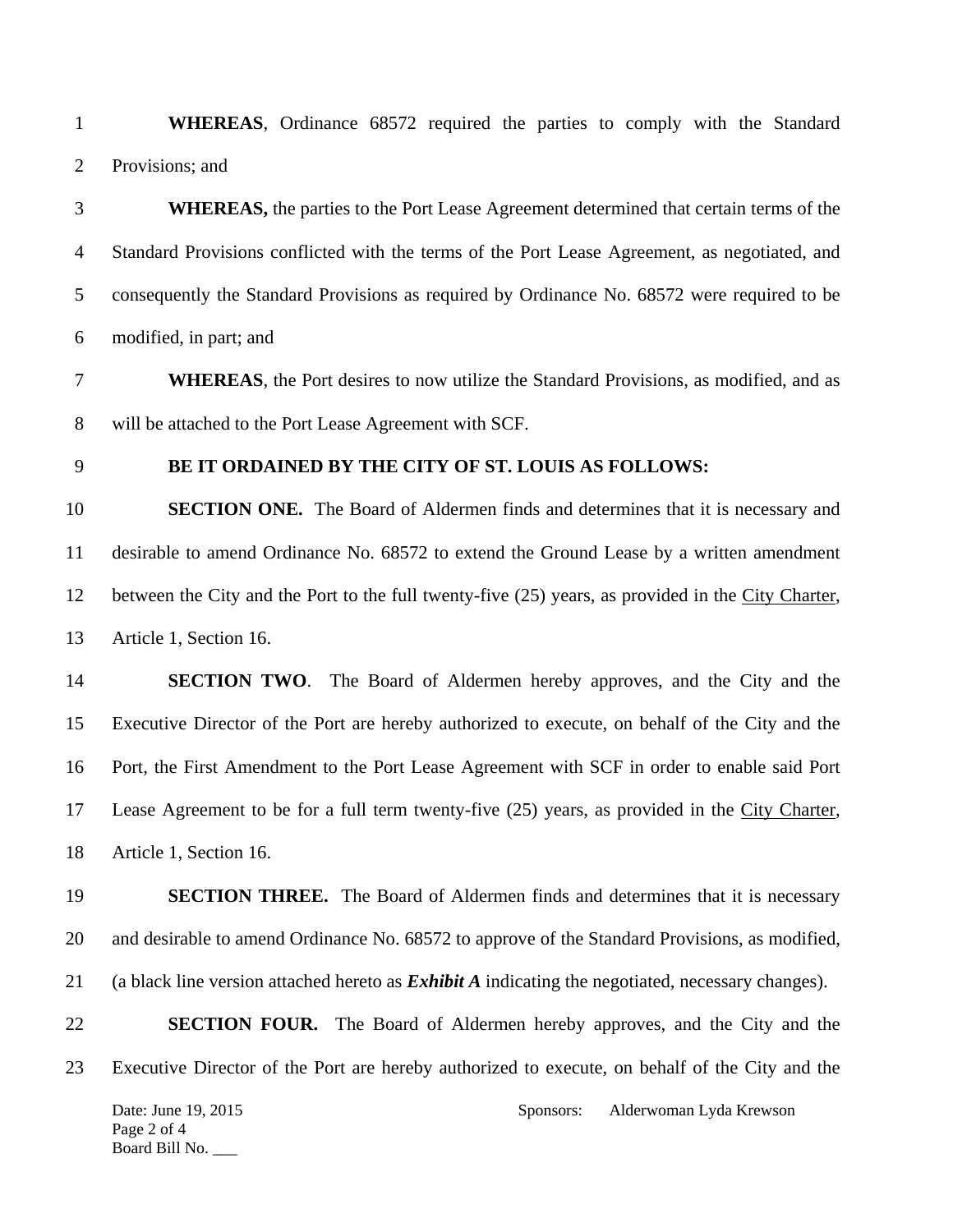1 Port, the Port Lease Agreement with the modified Standard Provisions by and between the Port 2 and SCF. The Standard Provisions, as modified, shall be in substantially the form attached, with 3 such changes therein as shall be approved by said Executive Director executing the same and as 4 may be consistent with the intent of this Ordinance and necessary and appropriate in order to 5 carry out the matters herein authorized.

6 **SECTION FOUR.** The Executive Director of the Port or his designated representatives 7 are hereby authorized and directed to take any and all actions, and to execute and deliver for and 8 on behalf of the Port any and all additional certificates, documents, agreements or other 9 instruments, as may be necessary and appropriate in order to carry out the matters herein 10 authorized, with no such further action of the Board of Aldermen necessary to authorize such 11 action by the Executive Director or his designated representatives.

12 **SECTION FIVE.** The Executive Director or his designated representatives, with the 13 advice and concurrence of the City Counselor and after approval by the Port Commission, is 14 hereby further authorized and directed to make any changes to the documents, agreements and 15 instruments approved and authorized by this Ordinance as may be consistent with the intent of 16 this Ordinance and necessary and appropriate in order to carry out the matters herein authorized, 17 with no such further action of the Board of Aldermen necessary to authorize such changes.

18 **SECTION SIX.** It is hereby declared to be the intention of the Board of Aldermen that 19 each and every part, section and subsection of this Ordinance shall be separate and severable 20 from each and every other part, section and subsection hereof and that the Board of Aldermen 21 intends to adopt each said part, section and subsection separately and independently of any other 22 part, section and subsection. In the event that any part, section or subsection of this Ordinance 23 shall be determined to be or to have been unlawful or unconstitutional, the remaining parts,

Page 3 of 4 Board Bill No. \_\_\_

Date: June 19, 2015 Sponsors: Alderwoman Lyda Krewson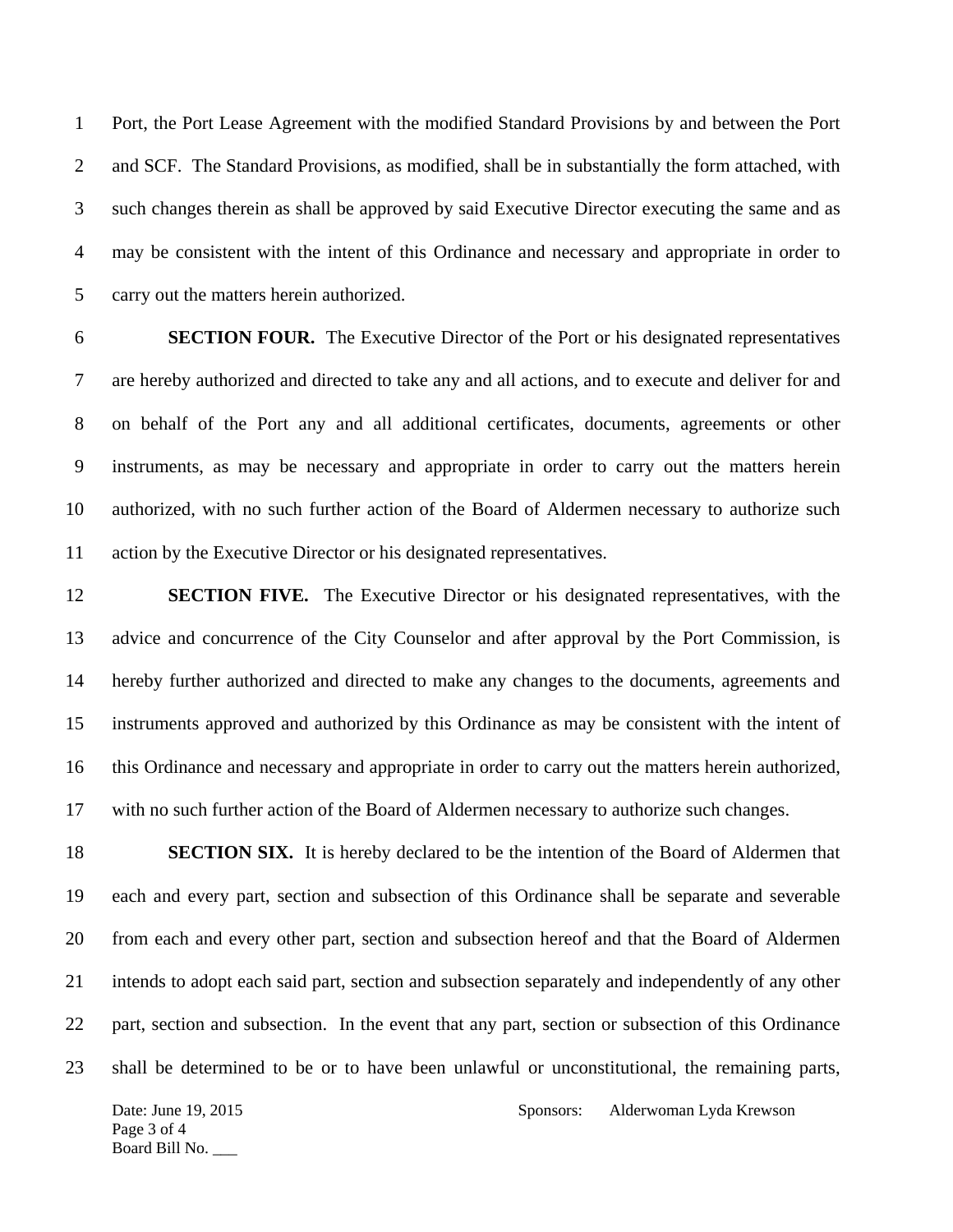1 sections and subsections shall be and remain in full force and effect, unless the court making 2 such finding shall determine that the valid portions standing alone are incomplete and are 3 incapable of being executed in accord with the legislative intent.

4 **SECTION SEVEN.** After adoption of this Ordinance by the Board of Aldermen, this 5 Ordinance shall become effective on the 30th day after its approval by the Mayor or adoption 6 over his veto.